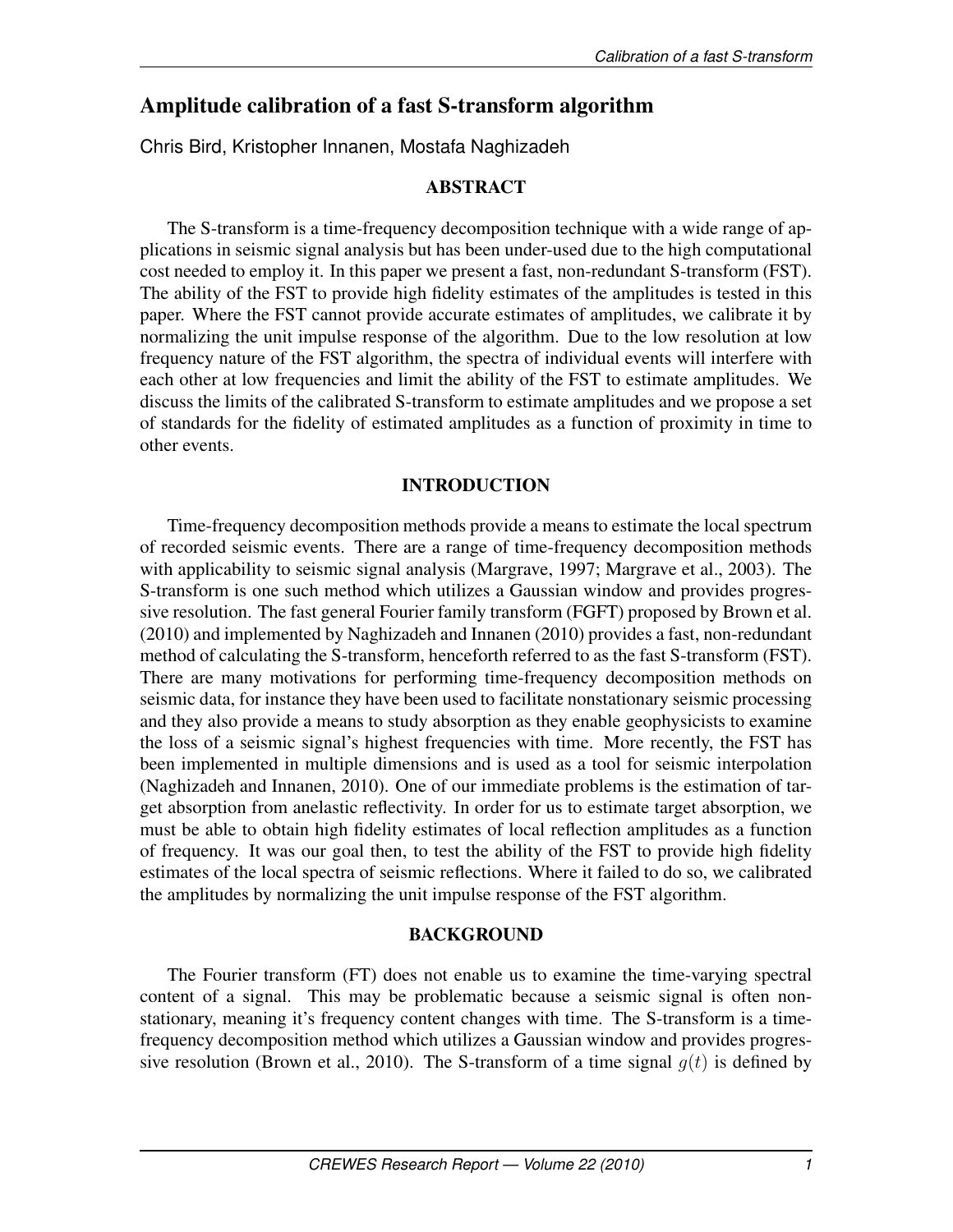Stockwell et al. (1996) and presented by Brown et al. (2010) as

$$
S(\tau,\omega) = \int_{-\infty}^{\infty} g(t) \frac{|\omega|}{\sqrt{2\pi}} e^{\frac{-(\tau-t)^2 \omega^2}{2}} e^{-i2\pi\omega t} dt,
$$
\n(1)

where  $\tau$  and  $\omega$  are the time co-ordinate and frequency co-ordinate of the S-domain respectively and  $\frac{|\omega|}{\sqrt{2\pi}}e^{-\frac{(-\tau-t)^2\omega^2}{2}}$  is the Gaussian window. Equation (1) demonstrates how the S-transform is calculated directly from the time domain. It is possible to calculate the Stransform from the frequency domain as well. By taking the Fourier transform along the  $\tau$ axis of the S-domain we generate what Brown et al. (2010) refer to as the  $\alpha$ -domain.

$$
\alpha(\omega', \omega) = \int_{-\infty}^{\infty} S(\tau, \omega) \cdot e^{-i2\pi\omega'\tau} d\tau,
$$
\n(2)

where  $\omega'$  is a "frequency-shift" axis generated by taking the Fourier transform along the  $\tau$ axis of the S-domain. The  $\alpha$ -domain may also be expressed as (Brown et al., 2010)

$$
\alpha(\omega', \omega) = G(\omega' + \omega) \cdot W(\omega', \omega). \tag{3}
$$

Here  $G(\omega' + \omega)$  is a matrix where each row is the Fourier transform of the signal  $G(\omega)$ shifted by a frequency increment  $\omega'$ . The  $\alpha$ -domain is generated by multiplying this matrix by the Fourier transform of the window functions  $W(\omega', \omega)$ . Once the  $\alpha$ -domain is constructed, the S-domain is obtained by performing an inverse Fourier transform along the  $ω'$ -axis of the  $α$ -domain. The equation for calculating the S-domain from the  $α$ -domain is given in Brown et al. (2010) as

$$
S(\tau,\omega) = \int_{-\infty}^{\infty} \alpha(\omega',\omega) \cdot e^{-i2\pi\omega'\tau} d\omega'. \tag{4}
$$

Figure 1 shows how the S-domain may be constructed from the  $\alpha$ -domain with an example time signal. Figure 1(a) shows a time signal which is a sum of two harmonics of 10 Hz and 50 Hz. The Fourier transform of this signal is shown in Figure 1(b).  $G(\omega' + \omega)$ is a matrix such that every row is the Fourier transform of the original signal shifted by  $\omega'$ , this is shown in Figure 1(c). W( $\omega', \omega$ ), the FT of the window functions is shown in Figure 1(d). The  $\alpha$ -domain, (e), is achieved by multiplying every row of  $G(\omega' + \omega)$  with every row of W( $\omega', \omega$ ). Finally, taking the inverse fast Fourier transform (IFFT) along  $\omega'$ , expressed by (4), yields the S-domain of the original signal (Figure 1f) . Notice that the S-domain shows that the signal is stationary and contains only two frequencies, 10 Hz and 50 Hz, as expected.

As presented in Brown et al. (2010) and implemented by Naghizadeh and Innanen (2010) the ST can be calculated non-redundantly by segmenting in the  $\alpha$ -domain, with high frequencies being coarsely sampled and low frequencies being finely sampled. The  $\alpha$ -domain is divided up into segments, with large segments for high frequencies and small segments for low frequencies. For each of these segments only one frequency at the centre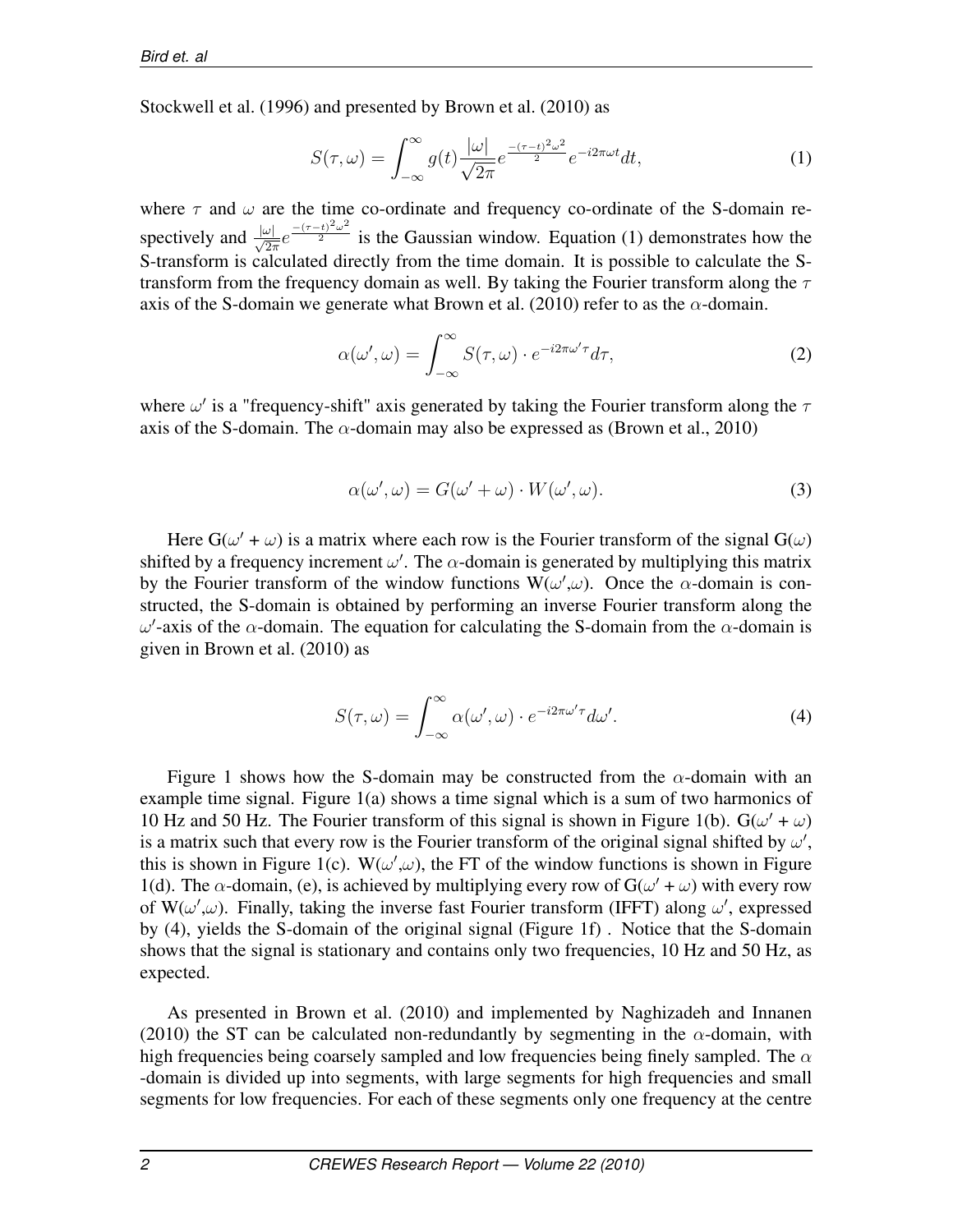

FIG. 1. Construction of S-domain from  $\alpha$  domain. (a) is an example time signal which is the sum of two harmonics of 10 Hz and 50 Hz. (b) is the Fourier transform of the time signal. (c) is the matrix  $G(\omega'+\omega)$  which is populated by shifted versions of (b). (d) is the matrix  $W(\omega',\omega)$  which is the Fourier transform of the window functions. (e) is the  $\alpha$ -domain obtained by mutliplying  $G(\omega'+\omega)$ with  $W(\omega', \omega)$ . (f) is the S-domain.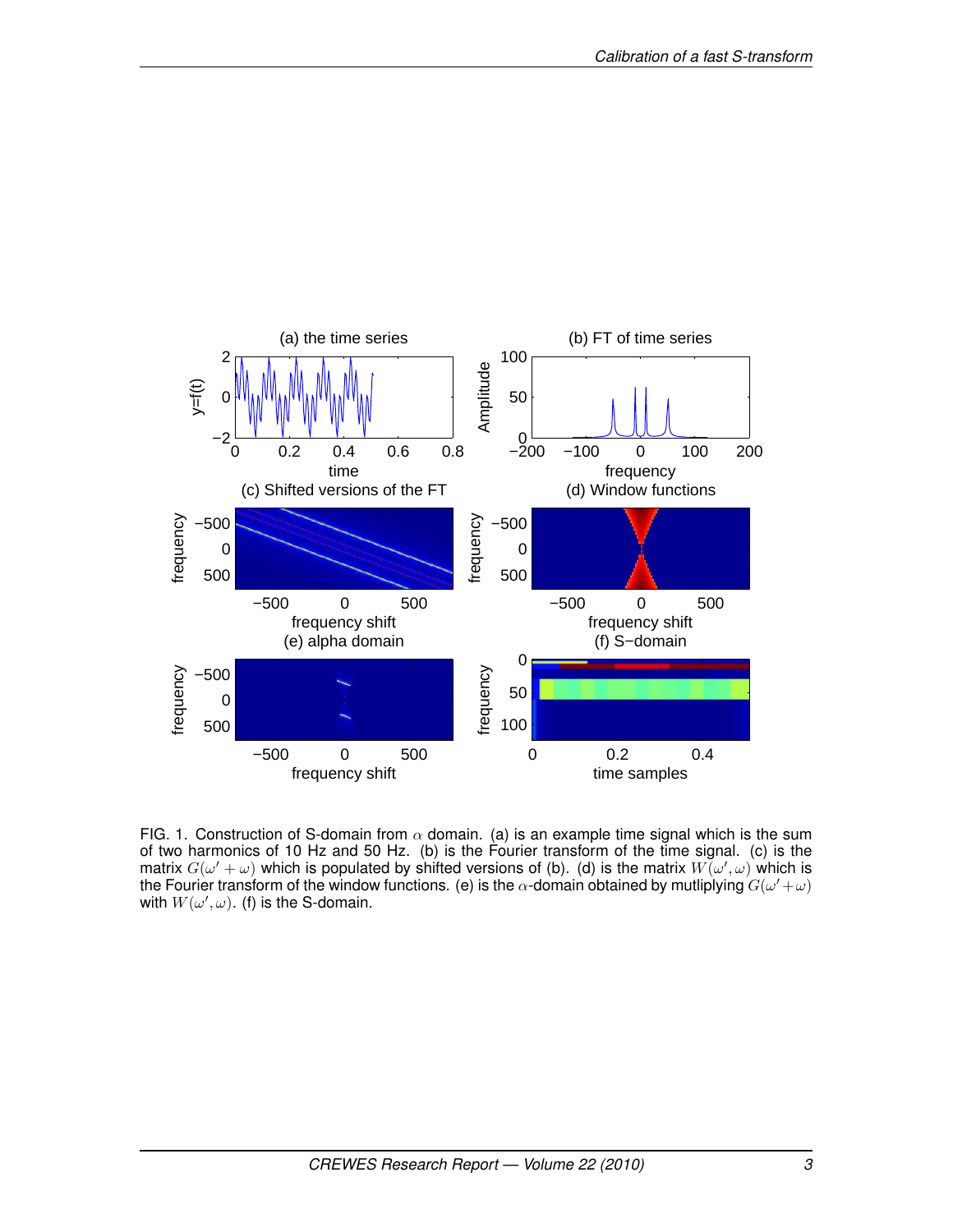of the segment is sampled and these values are used for all frequencies enclosed by the segment. Finally, to generate the S-transform an inverse fast Fourier transform (IFFT) is applied to each segment. The IFFT of each segment populate their corresponding frequency range in the S-domain for the entire  $\tau$  axis. Thus, since at larger frequencies we have larger segments we gain time resolution but we lose frequency resolution. For low frequencies we gain high frequency resolution but have poor time resolution. This method of segmenting the  $\alpha$ -domain makes the calculation of the ST fast and non-redundant and yields the fast S-transform (FST).

Figure 2 shows a unit impulse (Figure 2a) and it's corresponding S-domain generated by the FST (Figure 2b). Figure 2(c) shows a profile through the S-domain at the time sample of the unit impulse, hence Figure  $2(c)$  shows the unit impulse response (UIR) of the FST. The Fourier spectrum of a unit impulse is well known to be a constant value at unity for all frequencies. By looking at Figure  $2(c)$  it can be seen that the spectrum of the unit impulse is not a constant value but rather increases with a "stair-case" trend. The goal of this paper is to calibrate the amplitude spectrum of the FST by removing the fast transform algorithm footprint, as observed in Figure 2, by correcting it's unit impulse response to be a constant value at unity.



FIG. 2. UIR of FST before any corrections. (a) is a unit impulse input into the FST. (b) is it's Sdomain and (c) is a frequency profile through the S-domain at the time sample of the unit impulse.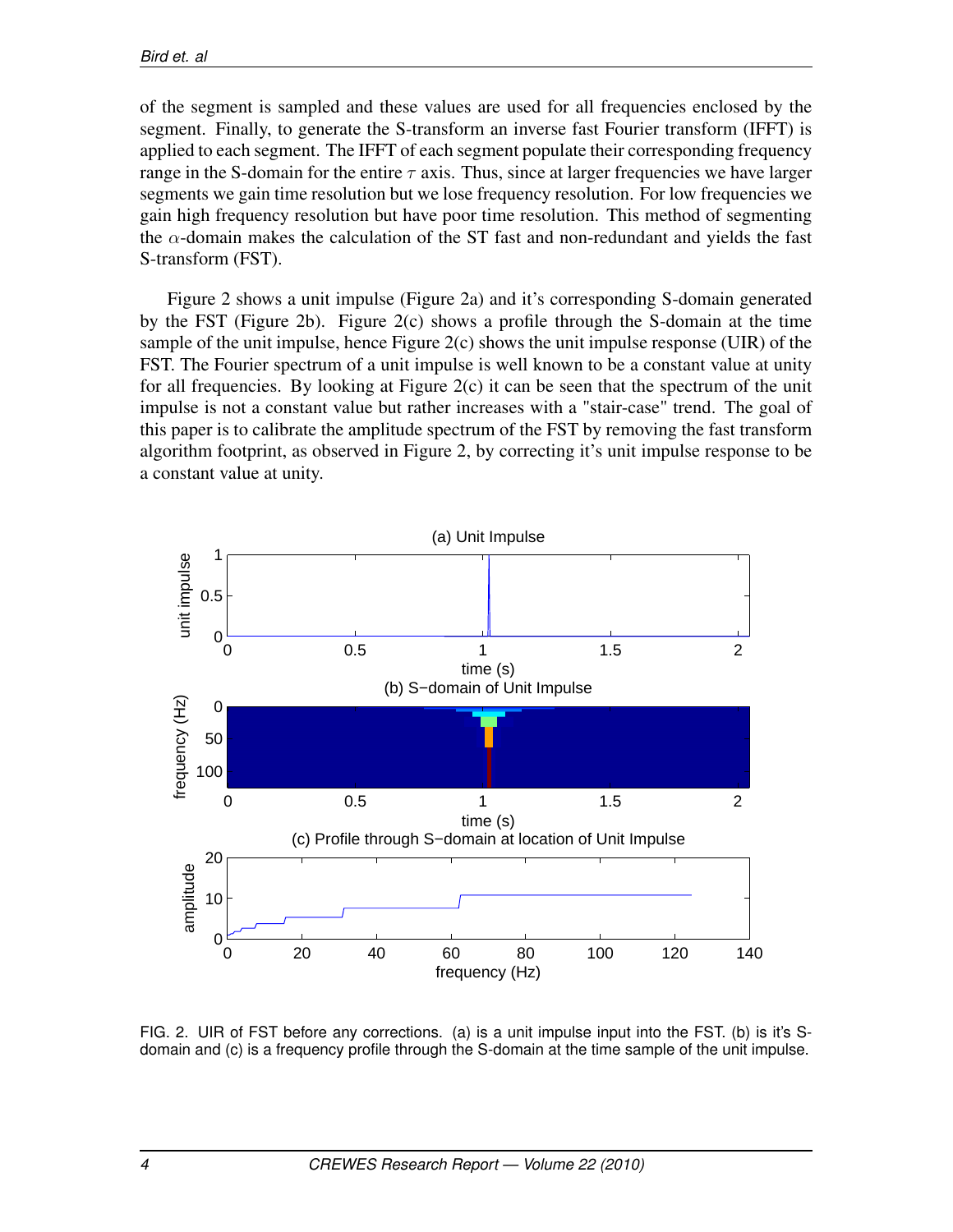## AMPLITUDE CALIBRATION OF THE FST ALGORITHM

In order to characterize the footprint of the FST algorithm, a series of tests were performed. In the first test, unit impulses at the centre of empty vectors of varying sizes were input into the FST algorithm and the UIR was observed for all of these vectors. For example, in Figure 2 the unit impulse is at the centre of a 512 point vector. The "stair-case" increase of amplitude with frequency, as shown in Figure 2, was observed for all vector sizes. Investigating further, it was noticed that in the original FST algorithm there was a scaling factor of  $1/\sqrt{N}$  applied with the IFFT of the individual segments in the  $\alpha$ -domain, where N is the number of samples in the segment. This scaling was corrected to the proper scaling of  $1/N$ . After implementing this correction the same tests were performed again to observe the UIR. Figure 3 shows the UIR of the FST after this correction, Figure 3(a) shows the unit impulse input into the FST, Figure 3(b) is the S-domain of the unit impulse and Figure 3(c) shows the amplitudes picked from the S-domain. It is clear from Figure 3 that the "stair-case" increase of amplitude with frequency has been eliminated and the spectrum is closer to a constant value. However, the amplitude of the UIR drops to 0.95 at roughly 5 Hz and then stays relatively constant. This is close to the desired UIR but there is still some residual algorithm footprint which needs to be addressed.





Another test performed was to vary the position of a unit impulse within an empty vector and observe the S-domain of the unit impulse. A number of these unit impulses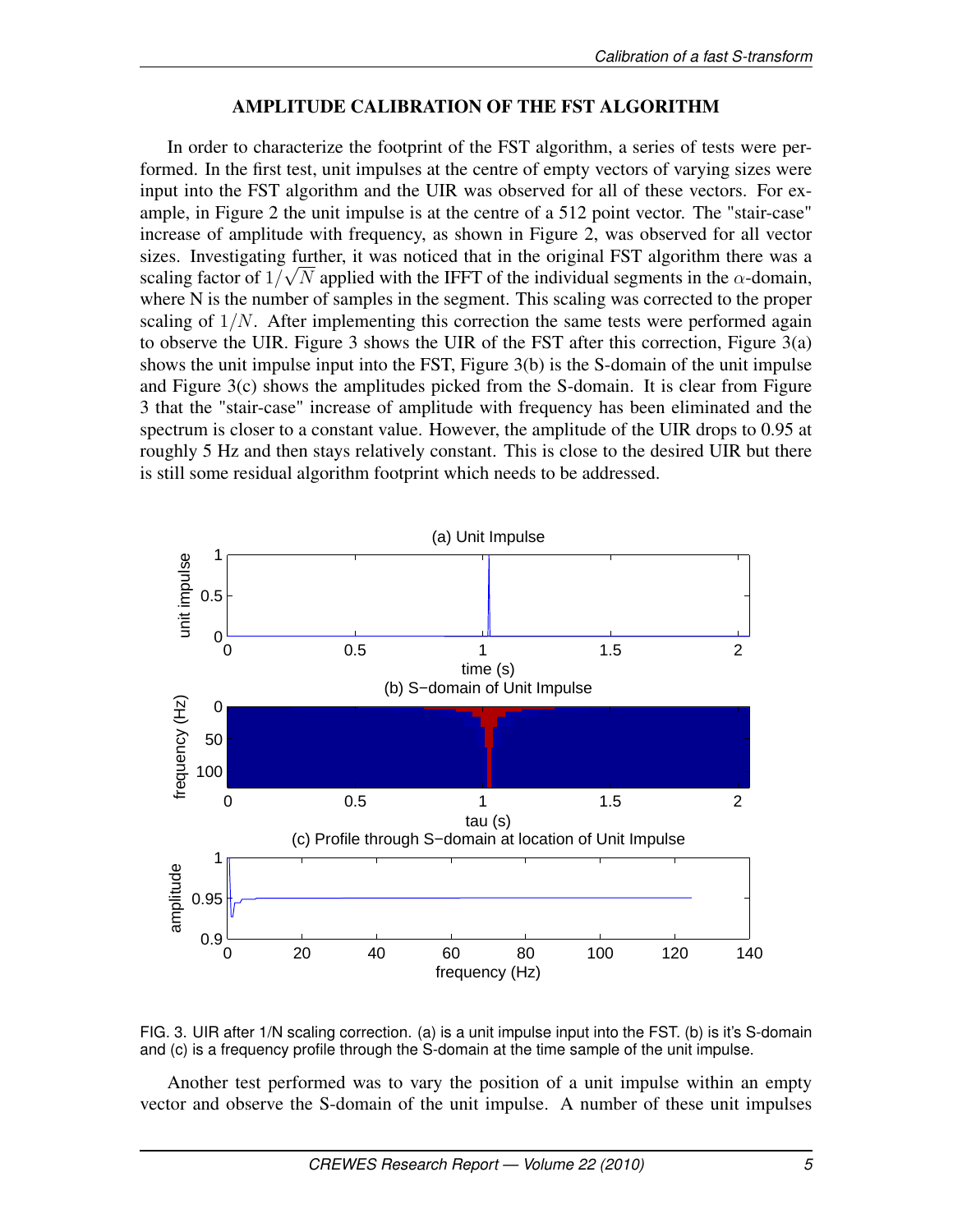were input into the FST and the S-domain was examined to determine if the UIR was dependent on position of the impulse in time. Figure 4 shows two separate unit impulses at the 50th and 350th sample within a 512 point vector, their S-domains, and their profiles through the S-domain. The distinctly different S-domain profiles of these two unit impulses shows that there is a dependence of the UIR on the location of the unit impulse in time.

In order to correct the UIR for the dependence on position of the impulse and all other residual footprint, a code was developed which calculates and implements the corrections needed to make the spectrum of a unit impulse, at any location in time, a constant at unity. The corrections are stored in a matrix and then the matrix is multiplied with the S-domain. This matrix will hereafter be referred to as the FST spectrum fidelity correction matrix (SFCM). For every N-point signal there is a corresponding NxN point S-domain and SFCM. For a given input signal, the SFCM is found by first determining the UIR at every location in time. Then for each of these UIR's a set of N scaling coeficients is produced by determining the multipliers needed to scale the UIR to a constant value at unity. This is carried out by dividing 1 by the UIR at all frequencies. Hence, the  $j_{th}$  row of the SFCM contains the scaling coefficients that need to be multiplied with the S-domain spectrum at the  $j_{th}$  time sample. The SFCM corrects the dependence of the UIR on position in time and it also takes care of all other residual algorithm footprint. With this correction matrix applied to the S-domain, a unit impulse input into the FST algorithm at any location will yield the desired constant value. Figure 5 Shows the S-domain for a unit impulse with the SFCM applied and it's profile in the S-domain. As can be seen, the UIR is as desired.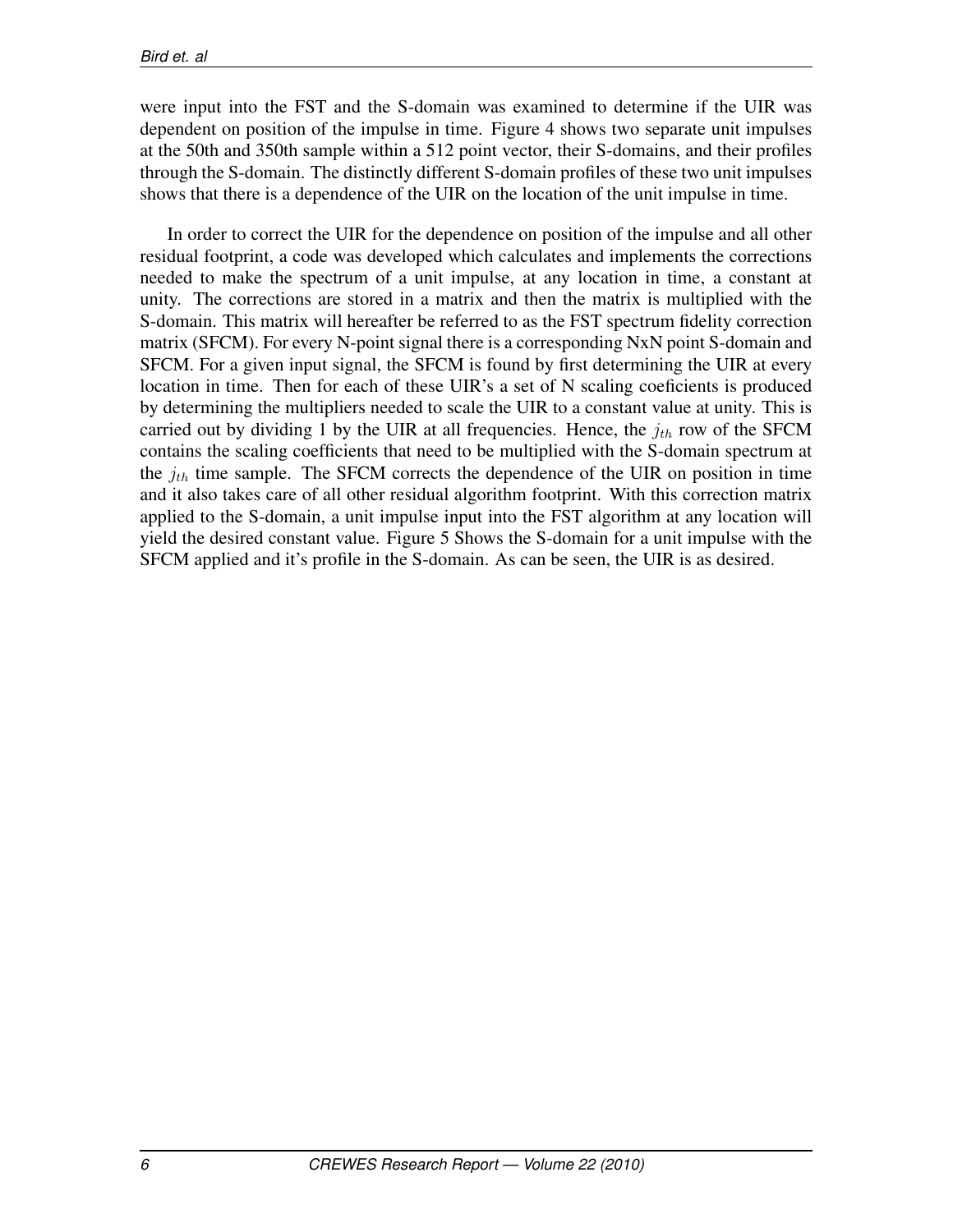

FIG. 4. Dependence of the position of the unit impulse on the UIR of the FST algorithm. The top two panels show two unit impulses which were input into the FST at 50th and 350th time sample respectively. The middle two panels show their respective S-domains and the bottom two panels show their frequency profiles through the S-domain.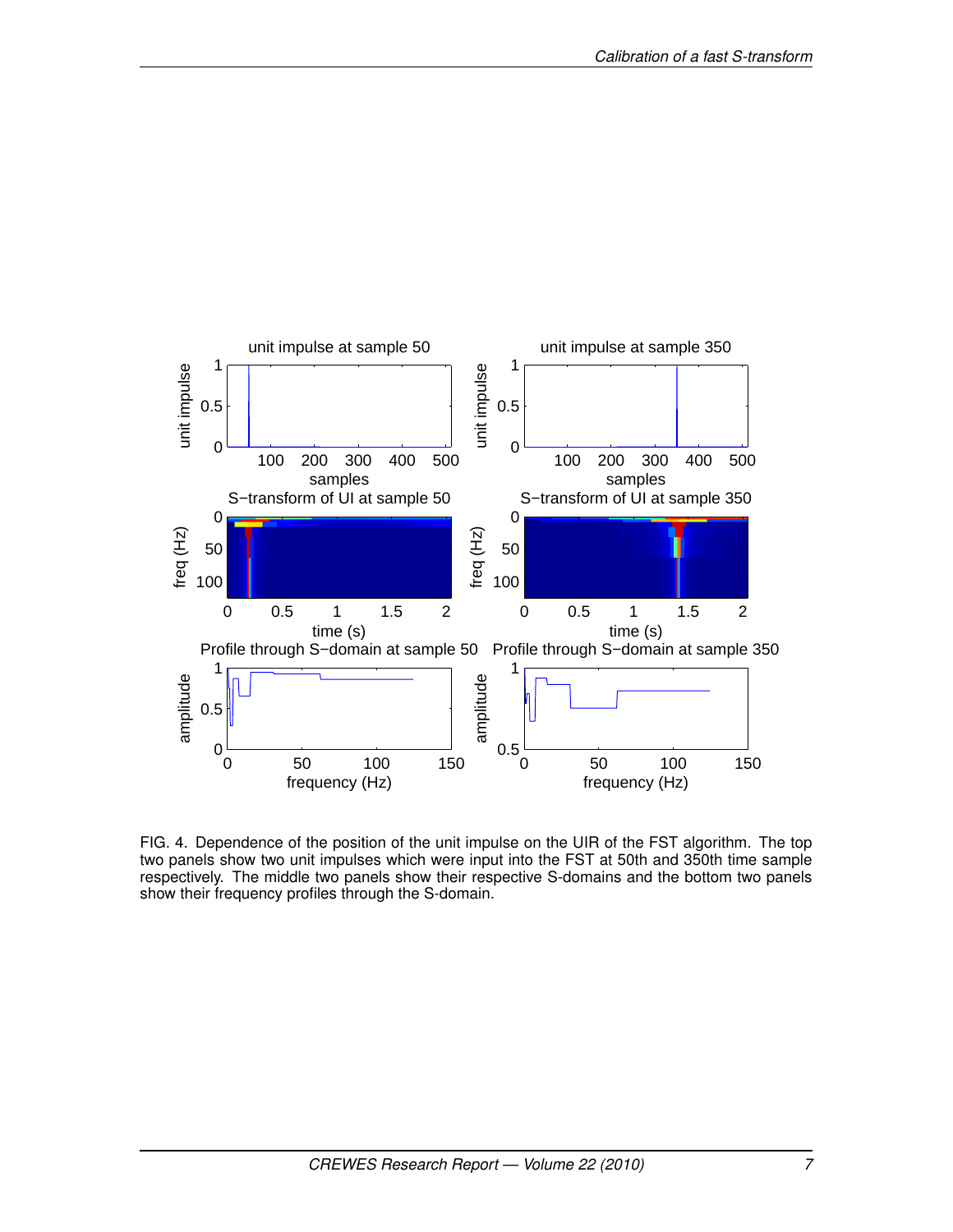

FIG. 5. Unit Impulse Response of FST after calibration. In (a) we have a unit impulse in time. In (b) we have the calibrated S-transform of the unit impulse and in (c) we see the frequency profile of the unit impulse through the S-domain

#### LIMITS OF THE AMPLITUDE CALIBRATION

The spectrum generated by the FST algorithm has low time resolution at low frequencies, therefore, even with the SFCM applied, the spectrum of individual events will interfere with each other at low frequencies even when the events are separated in time. Also, the range of frequencies at which spectrums of individual events interfere with each other is greater the more proximal events are to each other. Because of this, it is important to develop a set of standards which define the fidelity of an events' spectrum as a function of it's proximity to other events. Two unit impulses were input into the FST at opposite ends of an otherwise empty vector and then the S-domain was observed to determine the lowest frequency at which the spectrum of the individual impulses did not interfere with each other(henceforth called the cut-off frequency). Then each unit impulse was moved one sample closer in time and again the S-domain was examined for the cut-off frequency. This procedure continued until the separation of the impulses approached zero. Figure 6 through Figure 9 shows the S-domain of two unit impulses and their S-domain profiles for time separations of 240 samples, 180 samples, 90 samples and 20 samples respectively. Figure 6(a) shows the S-domain of two unit impulses which are 240 samples apart, as can be seen from their profiles (Figure  $6(b)$  and  $6(c)$ ) the individual spectra of these two events only interfere with each other at very low frequencies. However, as the separation between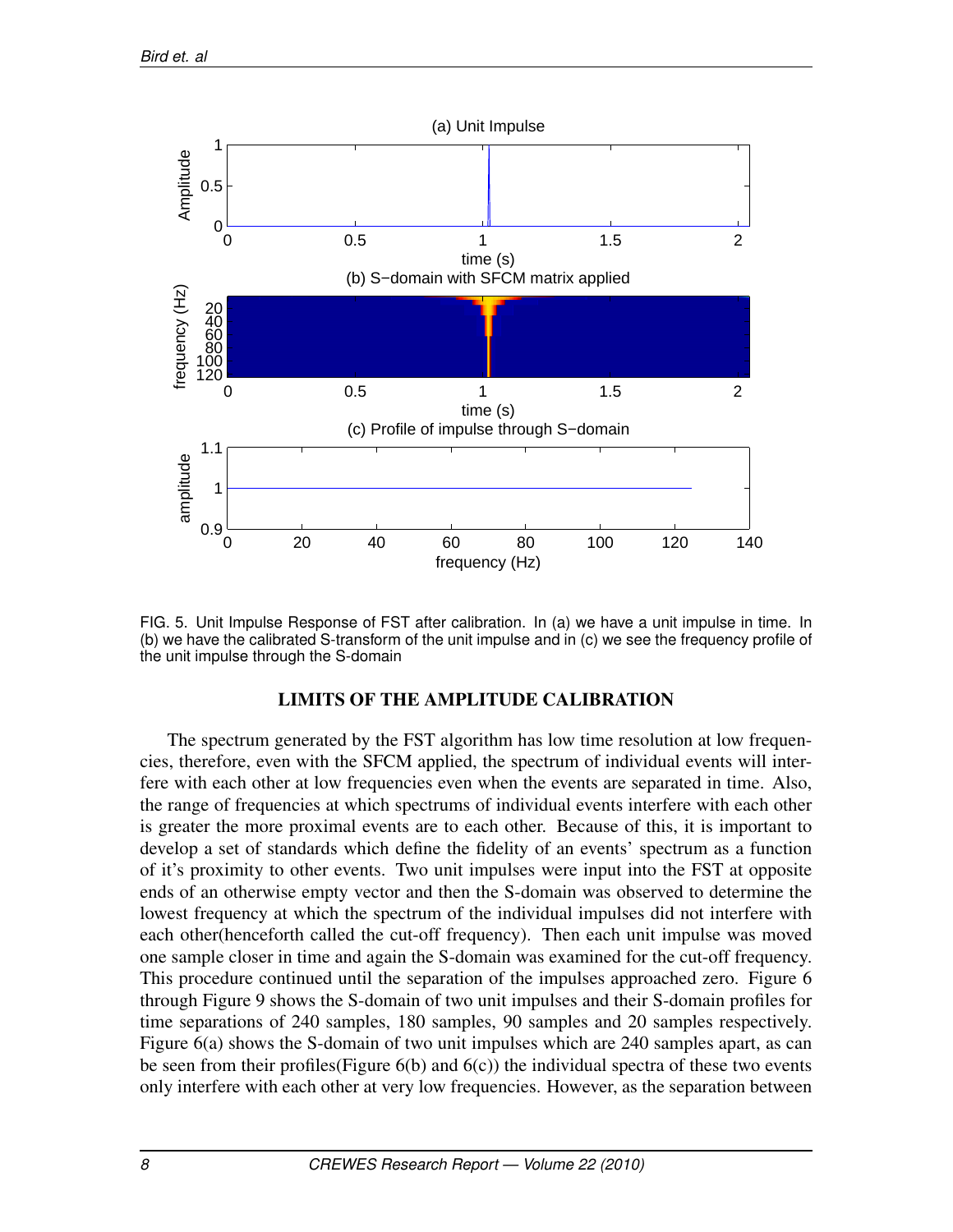the impulses decreases(Figure 8, 9, and 10) it can be seen that the individual spectra are interfering with each other at higher and higher frequencies. To quantify the cutoff frequency a code was written which determines the lowest frequency at which the amplitude of the unit impulses spectra is within 8 percent of unity. Then the cutoff frequency was plotted against the number of samples separating the unit impulses and is shown as the blue line in figure 10. As expected, the more proximal the impulses are to each other the higher the cutoff frequency becomes. The green line in Figure 10 is an exponential decay curve which was least squares fit to the cutoff frequency curve. Because there is so much variance to the cut-off frequency curve(Figure 10), a qualitative study of the cutoff frequency as a function of impulse separation was performed and is shown in figure 11. There still appears to be an inverse exponential relationship but now the plot is easier to interpret. Based on the results of Figure 11, I suggest that it is safe to trust frequencies above 8 Hz for events which are separated by more than 34 samples from other events.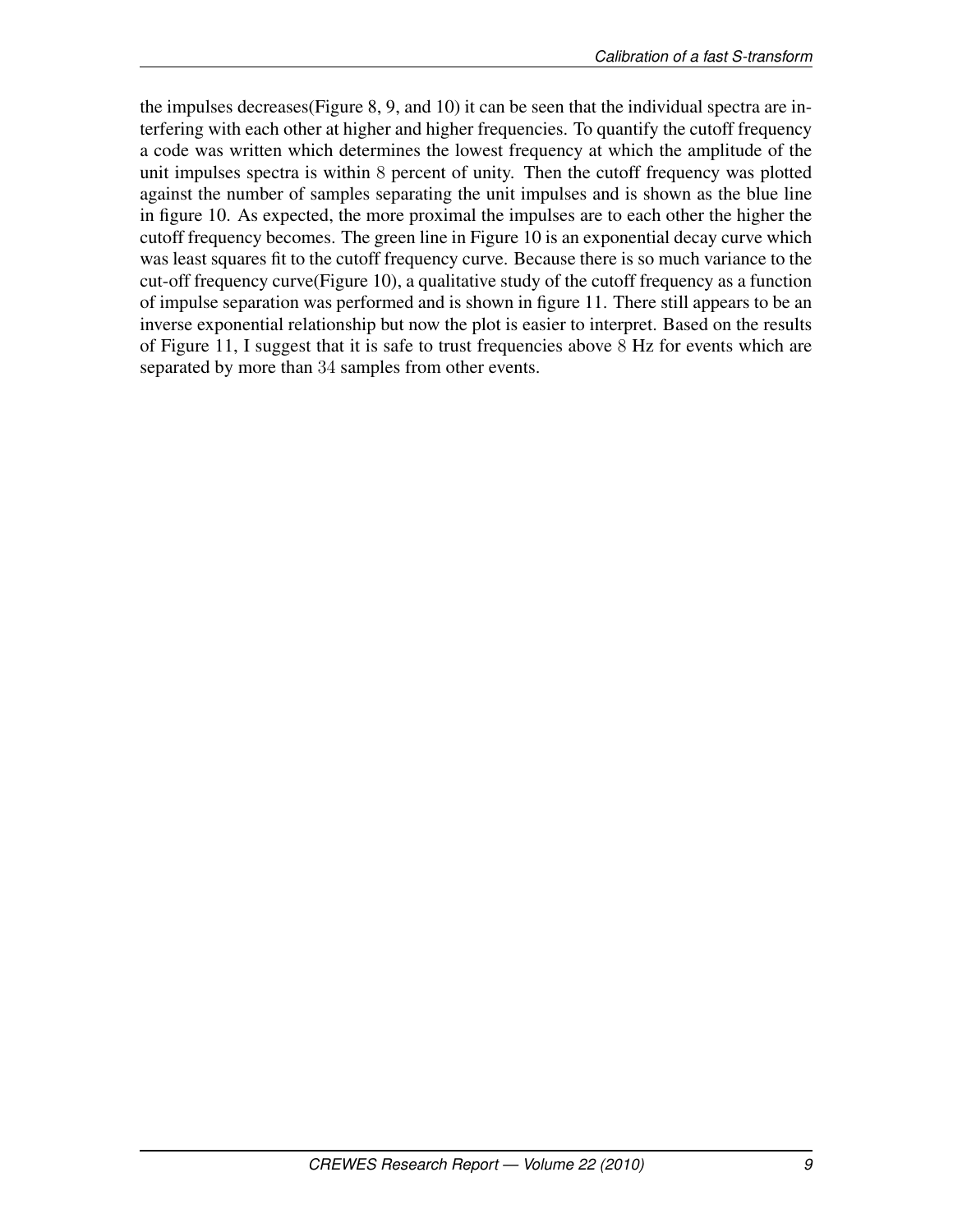

FIG. 6. S-domain of two unit impulses 240 samples apart. (a) shows the S-domain of the two unit impulses input into the FST simultaneously. (b) and (c) show their respective frequency profiles through the S-domain.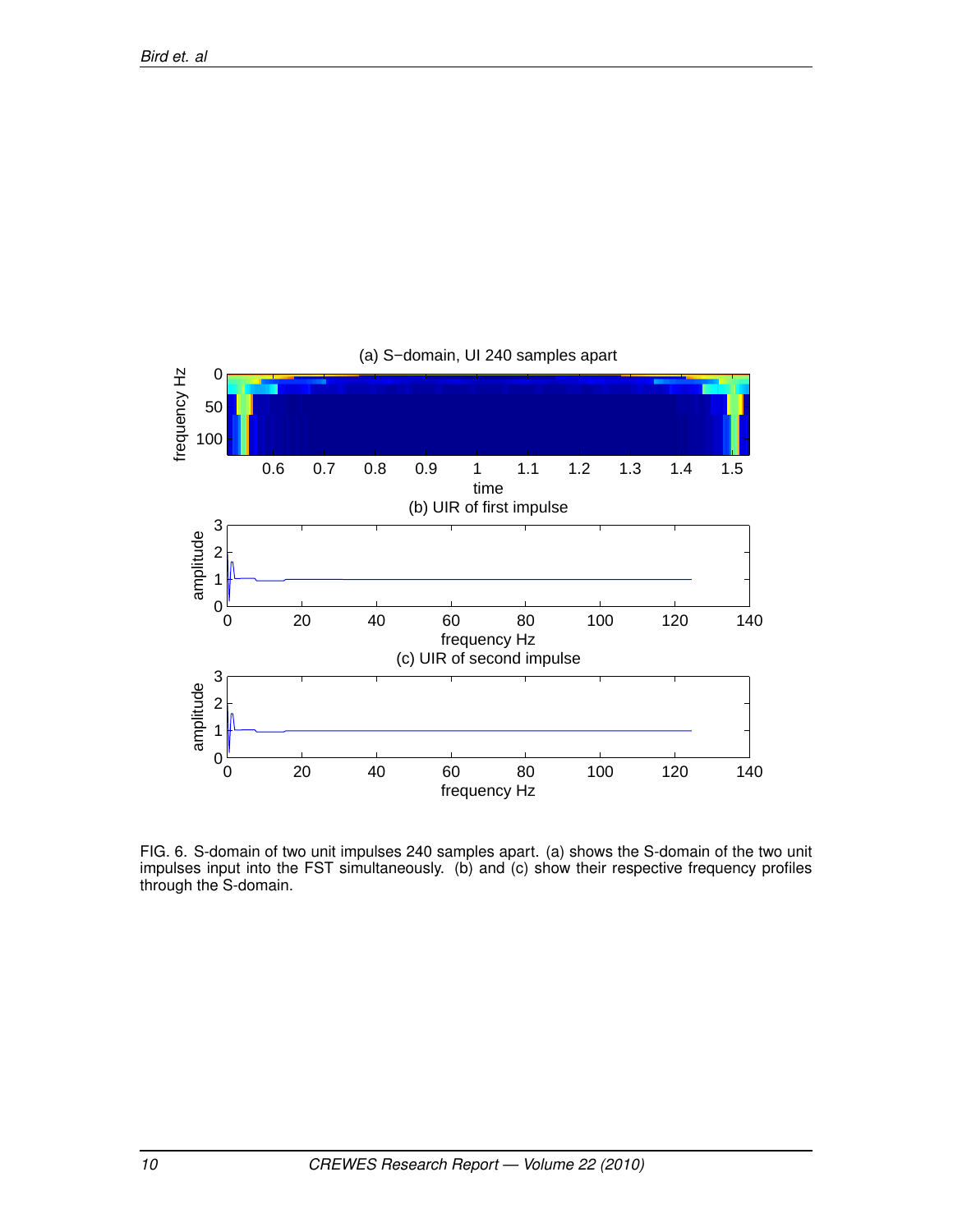

FIG. 7. S-domain of two unit impulses 180 samples apart. (a) shows the S-domain of the two unit impulses input into the FST simultaneously. (b) and (c) show their respective frequency profiles through the S-domain.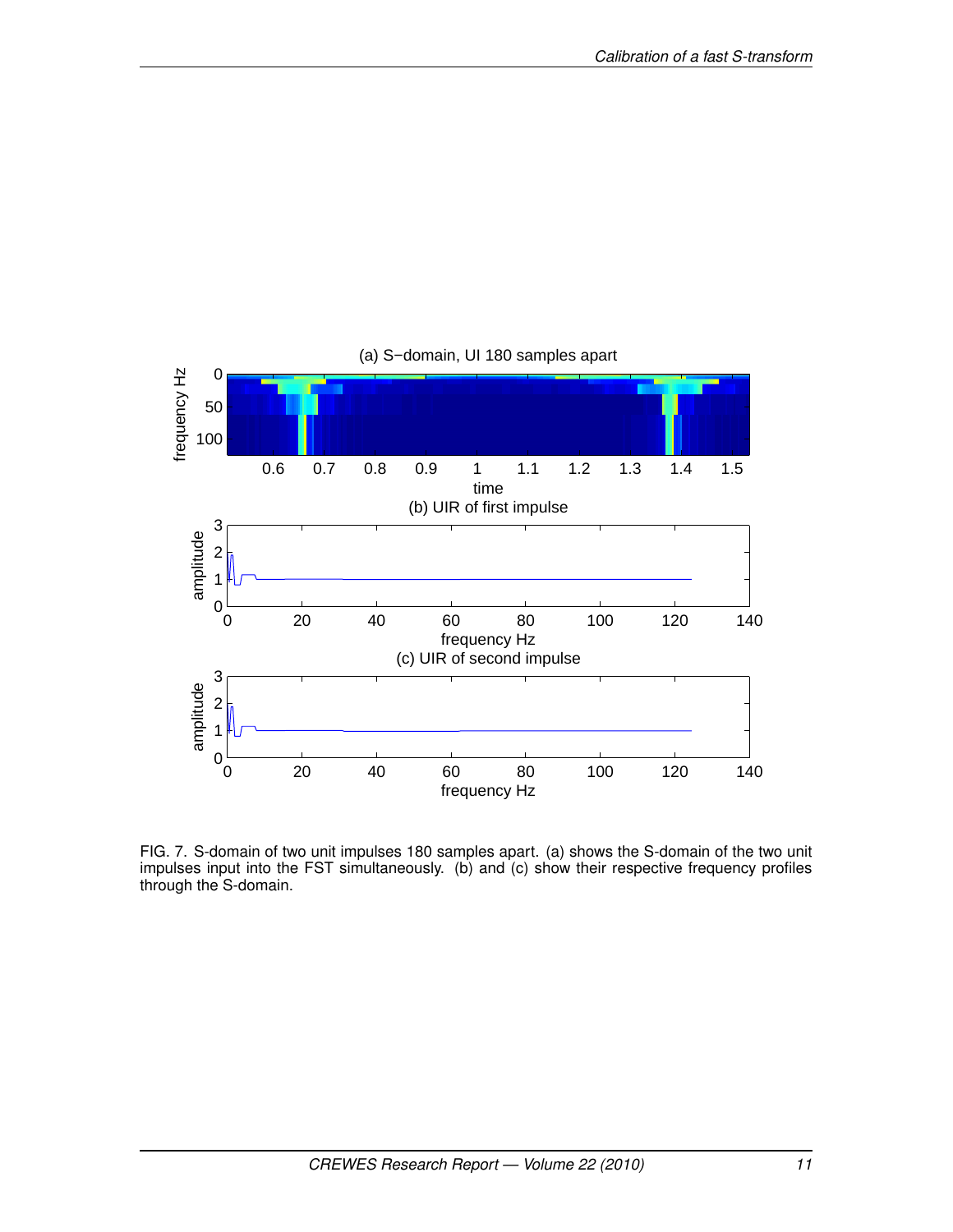

FIG. 8. S-domain of two unit impulses 90 samples apart. (a) shows the S-domain of the two unit impulses input into the FST simultaneously. (b) and (c) show their respective frequency profiles through the S-domain.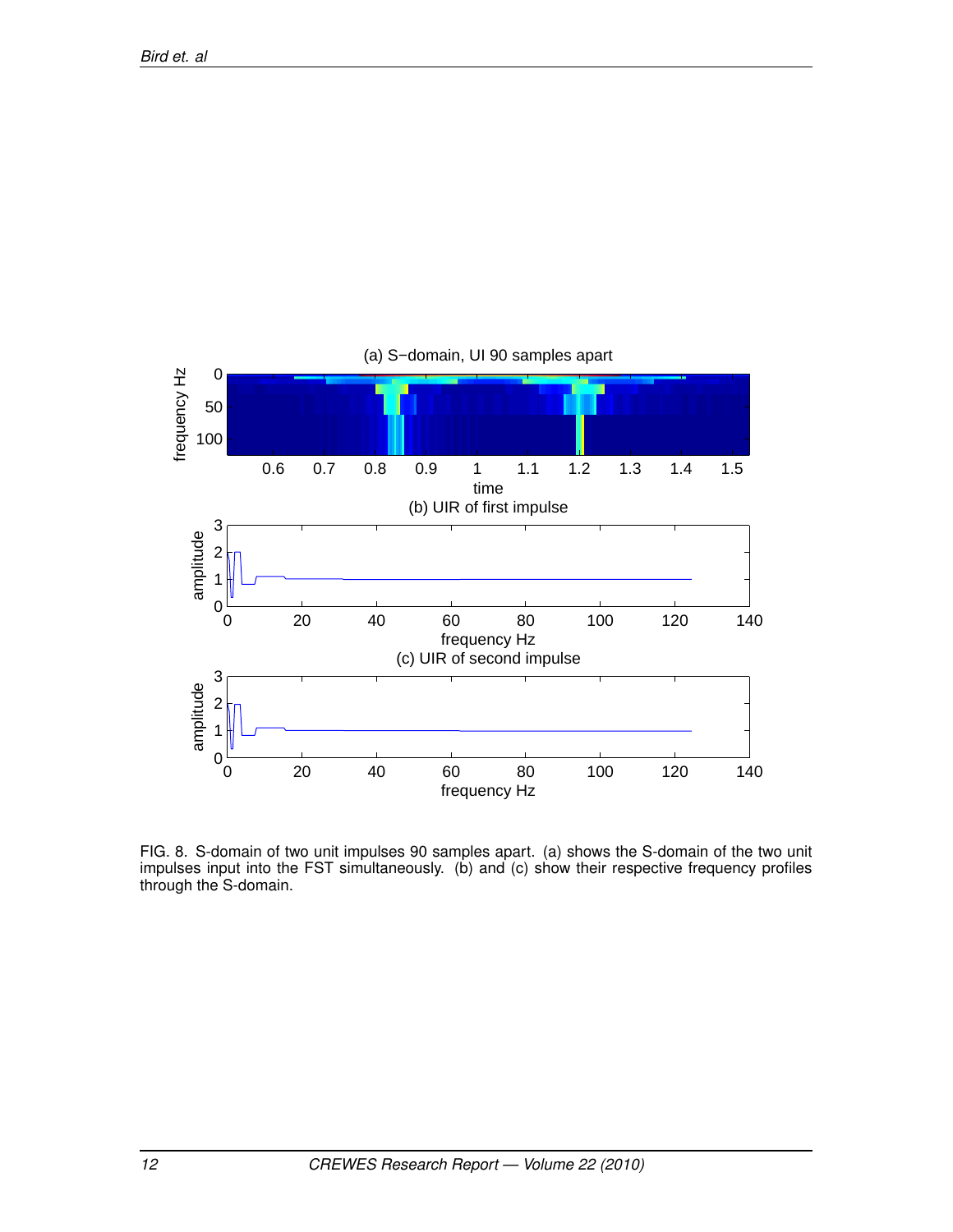

FIG. 9. S-domain of two unit impulses 20 samples apart. (a) shows the S-domain of the two unit impulses input into the FST simultaneously. (b) and (c) show their respective frequency profiles through the S-domain.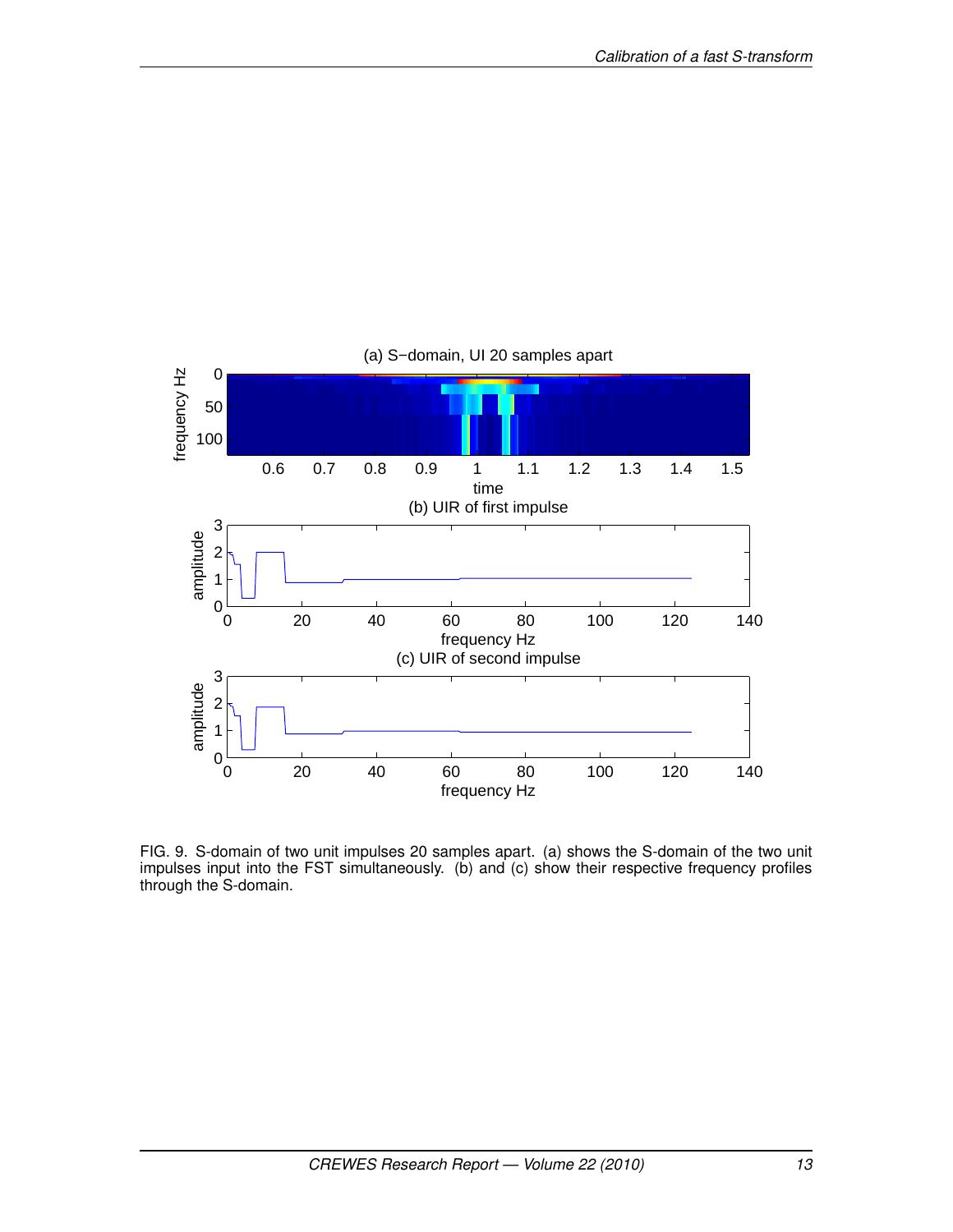

FIG. 10. cutoff frequency vs. impulse separation, Quantitative approach. The green curve is an exponential decay which was fit to the data.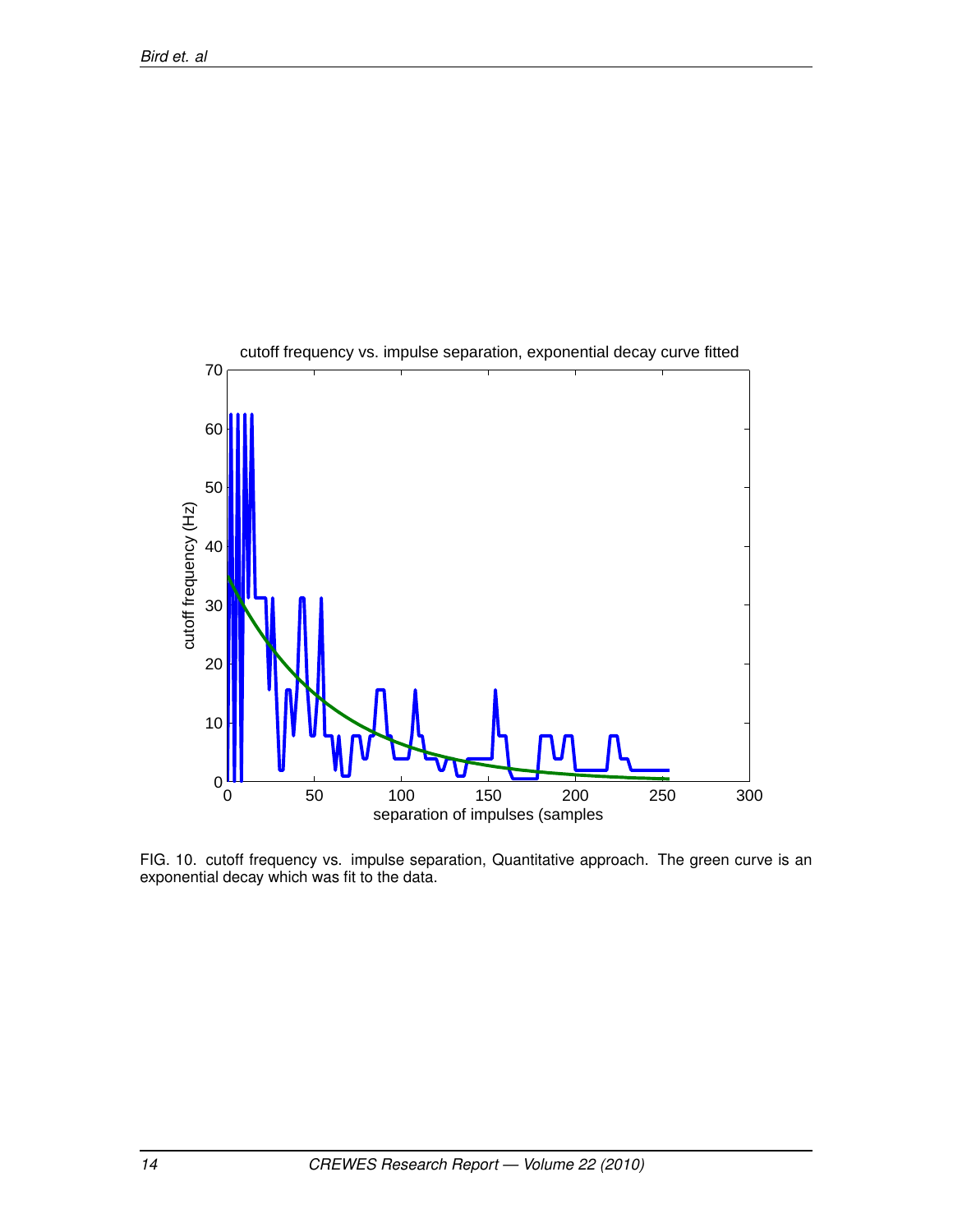

FIG. 11. cutoff frequency vs. impulse separation, Qualitative approach